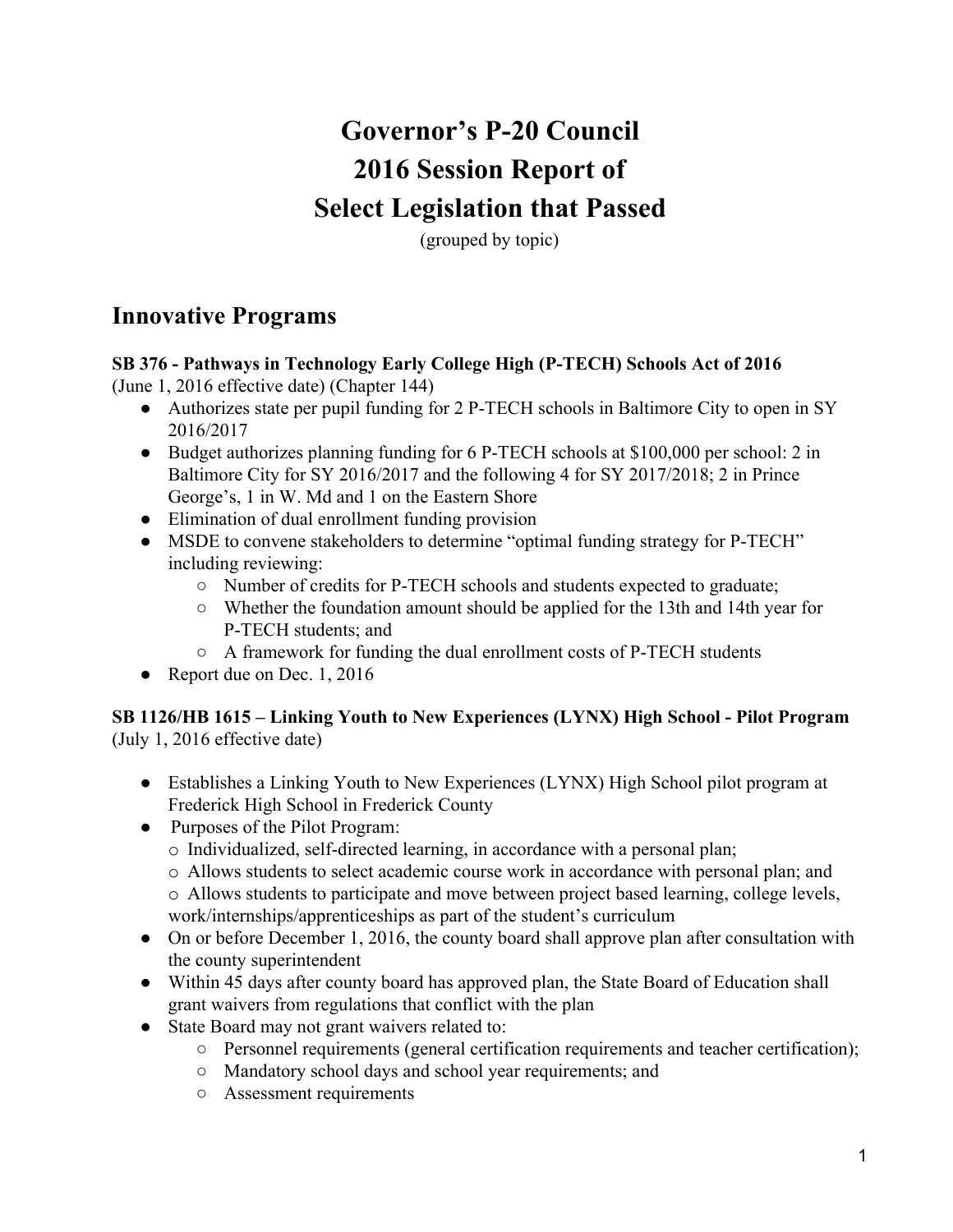- State Board and county superintendent to meeting with DLLR concerning the development of apprenticeship experiences
- Yearly reporting requirements to the State Board on academic and career progress, student, parent, teacher, and advocate review of the Pilot Program
- LYNX High School will continue until County Superintendent sends notice to the SBE that program has been discontinued
- General Assembly reporting requirements

#### **SB 1173/HB 1406 Task Force to Study the Adult High School Concept**

(July 1, 2016 effective date) (Chapters 243 and 244)

- Establishes a 16 member task force to study and identify best practices relating to eligibility requirements, financial stability, capacity standards, accreditation, reporting requirements, data collection, matriculation requirements, curriculum content and requirements, funding requirements and options, and any other issues relevant to the development of the adult high school concept.
- The task force must also make recommendations regarding enabling legislation and regulations for the establishment and regulation of adult high schools.
- On or before December 15, 2016, the Task Force shall submit an interim report on its findings and recommendations.
- On or before June 30, 2017, the Task Force shall submit a final report on its findings and recommendations.

### **Educators**

#### **SB 493 Teacher Induction, Retention, and Advancement Act of 2016**

(July 1, 2016 effective date) (Chapter 740)

- Establishes a voluntary Teacher Induction, Retention, and Advancement Program for first-year teachers who participate in the program to be afforded at least 20% more time than other teachers to be spent on mentoring, peer observation, assistance with planning, or other preparation activities.
- Costs for the Program to be borne 80% by the State and 20% by the local board of education.
- Mandatory appropriation of \$5 million annually for the Program through FY 2022
- Increases the maximum State matching stipend for teachers who hold National Board Certification (NBC) from \$2,000 to \$4,000
- Establishes a pilot teacher incentive grant program of up to \$1,500 in Anne Arundel county for teachers in certain economically disadvantaged schools for academic years 2016-2017 and 2017-2018
- Required funding for the stipends in the budget for FY 2017 through FY 2019.
- MSDE must convene a workgroup composed of stakeholders from primary and secondary education, higher education, and other education policy experts to determine how to:
	- recruit, retain, and promote quality teachers at all levels of education in the State; incorporate and interweave the principles of NBC with the Advanced Professional Certificate, Master of Education programs, and other teacher preparation programs;